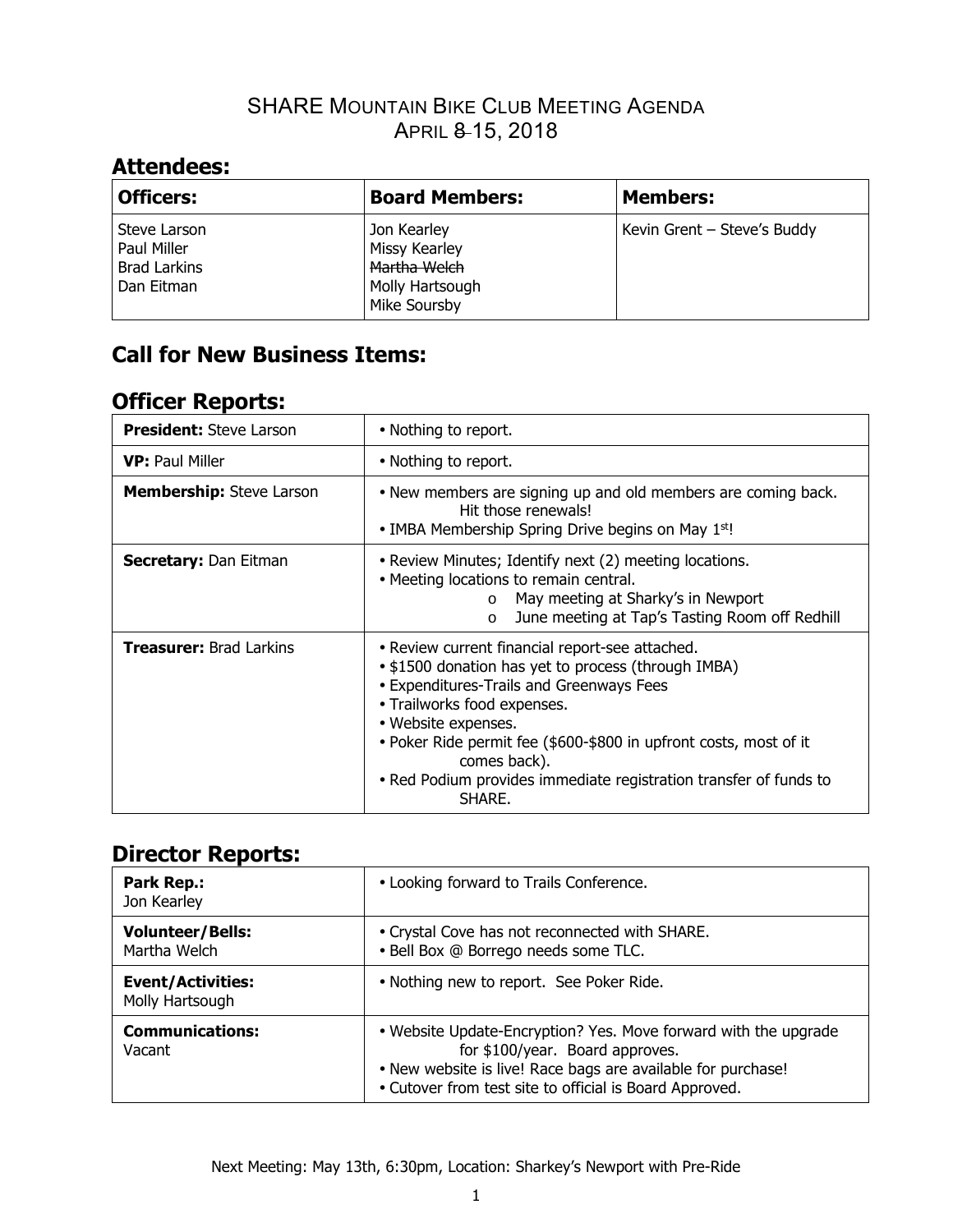## SHARE MOUNTAIN BIKE CLUB MEETING AGENDA APRIL 8 15, 2018

| Sponsorship: | • Nothing new to report. See Poker Ride.                      |
|--------------|---------------------------------------------------------------|
| Mike Soursby | • Looking for assistance and dedicated person for networking. |

# **Park/Area Reports:**

| <b>Gov't/Land Manager Reports</b> | • Nothing new to report on the County/State front.                                                                                                                                               |  |
|-----------------------------------|--------------------------------------------------------------------------------------------------------------------------------------------------------------------------------------------------|--|
| <b>Crystal Cove</b>               | • Earth Day work coming up. OCFA has been grading the fire roads.<br>• Brushing required (as on every trail).<br>. Work continues to establish BVD as legal trail.                               |  |
| <b>LCWP</b>                       | • Can BVD adopt BVD/Emerald Falls? SHARE pursuing it.                                                                                                                                            |  |
| <b>Aliso/Wood Canyons</b>         | • Nothing to report.                                                                                                                                                                             |  |
| <b>Whiting Ranch</b>              | • Open. After (3) weeks of work the park has re-opened. 100%<br>open. Mustard is reworked.<br>· Shimano trail day worked in park.<br>• Bikes with bells are an asset.                            |  |
| <b>Santiago Oaks</b>              | • Hans got out to Weir Loop with Bobcat.<br>• Looking for Trail Boss for Weir Loop.<br>· Weir closed for (2-3 Weeks) for trailwork.<br>• Gazebo @ 2 <sup>nd</sup> "B" is in-line to be replaced. |  |
| <b>Peters Canyon</b>              | • Nothing to report.                                                                                                                                                                             |  |
| O'Neill                           | • Still quite a bit of damage within the Tijeras Creek and Trabuco<br>Arroyo sections due to the rains.<br>• Inside park, the creek has changed course and deposited debris.                     |  |
| IOSP/IRC                          | • Nothing to report.                                                                                                                                                                             |  |
| <b>Caspers</b>                    | • Rwanda crew is working in Casper's. Ridgelines are not in great<br>shape and riders need to be cautious.                                                                                       |  |
| <b>Chino Hills</b>                | • Mustard everywhere.                                                                                                                                                                            |  |
| <b>San Onofre</b>                 | • Snakes everywhere. President was bitten while surveying trails.<br>· Tuesdays are trailwork days.                                                                                              |  |
| <b>Other Areas</b>                | • Provide park leader emails to Mike Soursby to promote the<br>"open/closed" widget for OC Parks. Requires park<br>rangers to update their status and SHARE can point to<br>them.                |  |

## **Old Business:**

- 1. How does SHARE and NICA leverage our shared goals and common interests? a. Steve Larson – Nothing to report. Follow up in the future.
- 2. June Camping Trip Cuyamaca County Park (in Julian) confirmed in June.
- 3. SHARE Poker Ride
	- a. Paul Miller
		- i. Meghan is open to do trail work the week or two before the poker ride.

Next Meeting: May 13th, 6:30pm, Location: Sharkey's Newport with Pre-Ride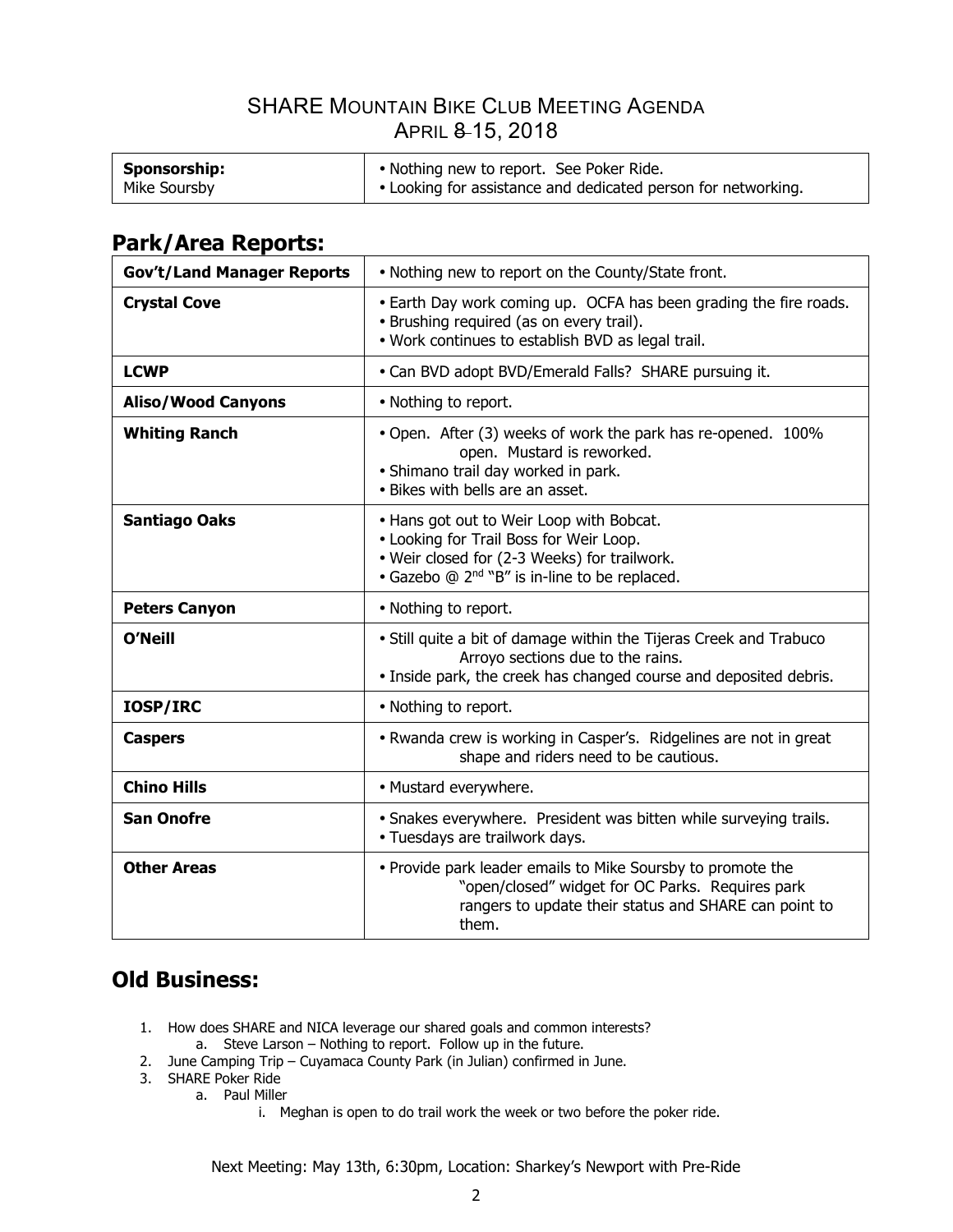### SHARE MOUNTAIN BIKE CLUB MEETING AGENDA APRIL 8 15, 2018

- ii. Need raffle items.
	- 1. Currently have a SHARE branded Gear Bag.
	- 2. (1) Hollywood Bike Rack
	- 3. Steve Larson is sending out email asking for Raffle Donations.
	- 4. Spend \$500 for M/F bike for Raffle Grand Prize from local bike shops? Board approved.
	- 5. Custom cycling orthotics.
	- 6. BOX Components.
	- 7. Coffee.
- iii. Paper plates and supplies-purchasing coordinated by Missy, using inventory provided by Steve Larson.
- iv. Keith and Colin are confirmed for food.
- v. Docent confirmed for 9:30 arrival for beer and bartender is hired. SHARE provides the ice. Brad will coordinate ice and beer arrival.
- vi. Use delineators and caution tape to prevent people out of the planters.
- vii. Paul to meet with Shelly, buy into bike rack fix, review map.
- viii. Obtain quote for on with signage.
- ix. Packet party is on May  $15<sup>th</sup>$  at Paul Miller's House. 6 pm.
- x. Ample volunteers for Poker Ride.
- 4. Mountain Bike Repair/Pump Stations REI Grant Research
	- a. Jacques Defer
- 5. Trails and Greenways Conference on April 23rd-25th.
	- a. Report to follow after conference at next meeting.
- 6. Rwanda Aid Station on April  $27<sup>th</sup>$  Volunteer Coordination and Report.
	- a. Brad is bringing the Trailer, and we are short a couple of volunteers.
- 7. Local Businesses and SHARE Follow-up from previous meeting.
- 8. Identify items from Prior Meeting Roundtable to pursue. Identify a point person for each item for followthrough.

#### **New Business:**

- 1. Item 1: E-Bikes
	- a. Brad attended the People-for-Bikes symposium on e-bikes.
	- b. Take-always:
		- i. 35% of the Mountain Bike market and 50% regular bike market in Europe.
		- ii. Working on state-by-state legislation to characterize E-bikes as "bikes".
		- iii. MTB Project will tell you where its legal to ride e-bikes.
		- iv. Recommend that SHARE provides E-bike information about where its legal, but remains neutral, defer the action/legality/enforcement to land managers.
- 2. Item 2: Opportunity to have Tent @ REI on April 28<sup>th</sup>, SHARE Penciled in for 11am-4pm. Need a volunteer or two to man the tent at REI's Bicycle Event. Verify volunteer availability.
- 3. Item 3: Earth Day Opportunities.
	- a. Same day as Luge and Brews.
	- b. Crystal Cove event
- 4. Item 4:SHARE Equipment Investment
	- a. Purchase Rattlesnake Gaiters (5)…Board Approved. Brad to purchase.